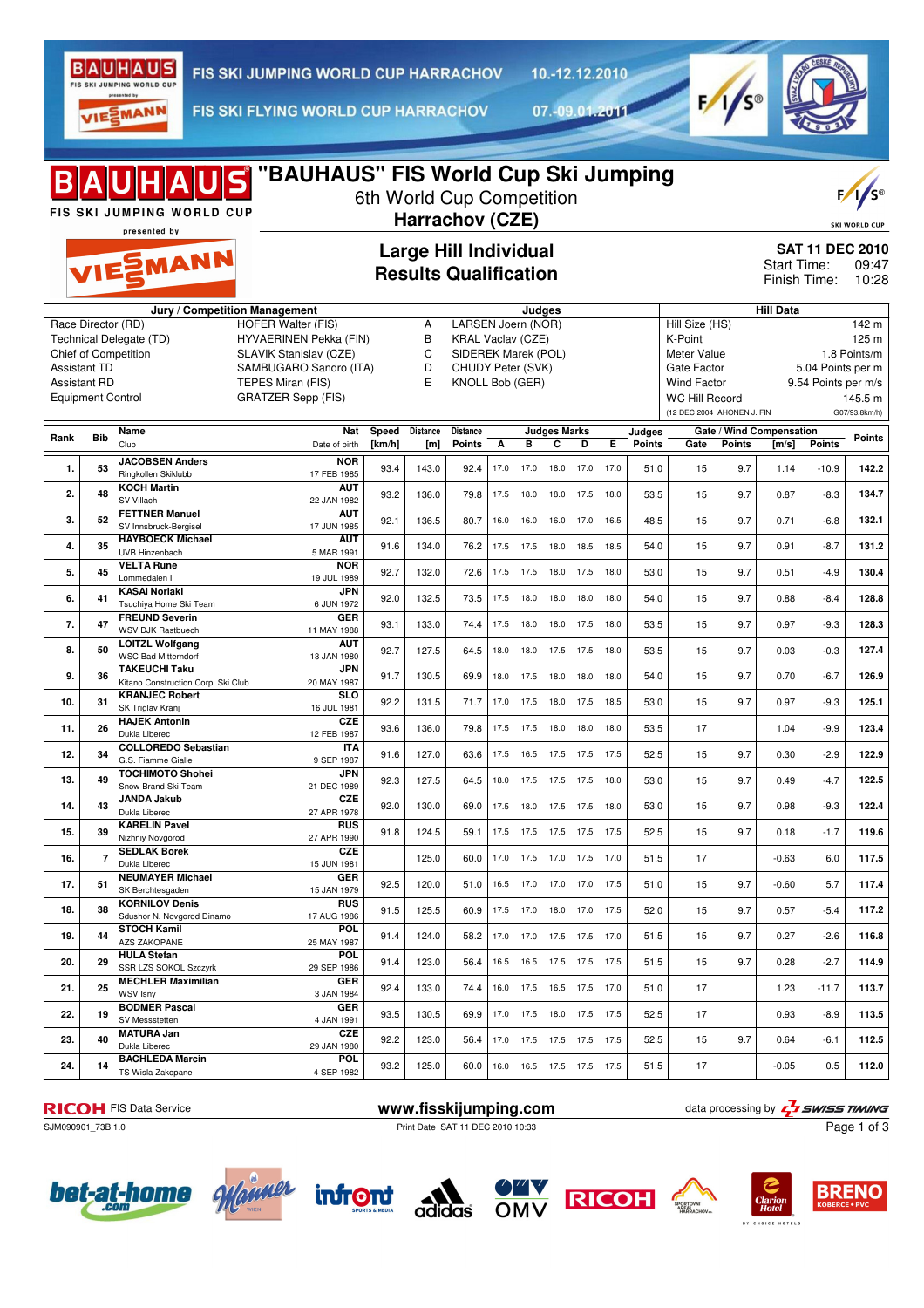

10.-12.12.2010

VIESMANN

FIS SKI FLYING WORLD CUP HARRACHOV

07.-09.01.2011



|                      |            | JIS.<br><b>FIS SKI JUMPING WORLD CUP</b><br>presented by | "BAUHAUS" FIS World Cup Ski Jumping<br>6th World Cup Competition<br>Harrachov (CZE) |                 |                        |                           |      |      |                              |           |      |                  |      | <b>SKI WORLD CUP</b> |                                                                         |               |        |
|----------------------|------------|----------------------------------------------------------|-------------------------------------------------------------------------------------|-----------------|------------------------|---------------------------|------|------|------------------------------|-----------|------|------------------|------|----------------------|-------------------------------------------------------------------------|---------------|--------|
| VIESMANN             |            |                                                          | <b>Large Hill Individual</b><br><b>Results Qualification</b>                        |                 |                        |                           |      |      |                              |           |      |                  |      |                      | <b>SAT 11 DEC 2010</b><br>Start Time:<br>09:47<br>Finish Time:<br>10:28 |               |        |
| Rank                 | <b>Bib</b> | Name<br>Club                                             | Nat<br>Date of birth                                                                | Speed<br>[km/h] | <b>Distance</b><br>[m] | Distance<br><b>Points</b> | A    | в    | <b>Judges Marks</b><br>С     | D         | Е.   | Judges<br>Points | Gate | Points               | Gate / Wind Compensation<br>[m/s]                                       | <b>Points</b> | Points |
| 25.                  | 13         | <b>TEPES Jurij</b>                                       | <b>SLO</b>                                                                          | 94.1            | 124.0                  | 58.2                      | 16.0 |      | 17.0 17.0 17.5 17.0          |           |      | 51.0             | 17   |                      | $-0.24$                                                                 | 2.3           | 111.5  |
|                      |            | SD Dolomiti<br><b>KUBACKI Dawid</b>                      | 14 FEB 1989<br>POL                                                                  |                 |                        |                           |      |      |                              |           |      |                  |      |                      |                                                                         |               |        |
| 26.                  | 27         | TS Wisla Zakopane<br><b>YUMOTO Fumihisa</b>              | 12 MAR 1990<br>JPN                                                                  | 91.6            | 120.5                  | 51.9                      | 15.5 | 17.0 | 17.5                         | 17.0      | 17.0 | 51.0             | 15   | 9.7                  | 0.64                                                                    | $-6.1$        | 106.5  |
| 27.                  | 32         | Tokyo Biso Group Ski Team                                | 23 APR 1984                                                                         | 91.6            | 121.0                  | 52.8                      | 16.5 | 17.0 | 17.0                         | 17.5 17.5 |      | 51.5             | 15   | 9.7                  | 0.80                                                                    | $-7.6$        | 106.4  |
| 28.                  | 17         | <b>DESCOMBES SEVOIE Vincent</b><br>Douanes les Houches   | <b>FRA</b><br>9 JAN 1984                                                            | 93.0            | 124.5                  | 59.1                      | 15.5 | 16.0 | 17.0                         | 17.0      | 16.5 | 49.5             | 17   |                      | 0.28                                                                    | $-2.7$        | 105.9  |
| 29.                  | 21         | <b>ZHAPAROV Radik</b><br>Shysm Dinamo                    | KAZ<br>29 FEB 1984                                                                  | 93.3            | 126.0                  | 61.8                      | 16.5 | 17.5 | 17.5 17.0 17.5               |           |      | 52.0             | 17   |                      | 0.84                                                                    | $-8.0$        | 105.8  |
| 30.                  | 30         | <b>HLAVA Lukas</b><br>Dukla Liberec                      | CZE<br>10 SEP 1984                                                                  | 92.8            | 119.0                  | 49.2                      | 16.0 | 17.0 | 17.0 17.5 17.0               |           |      | 51.0             | 15   | 9.7                  | 0.44                                                                    | $-4.2$        | 105.7  |
| 31.                  | 28         | <b>KEITURI Kalle</b><br>Lahden Hiihtoseura               | <b>FIN</b><br>25 APR 1984                                                           | 91.3            | 120.0                  | 51.0                      | 17.0 | 17.0 | 17.0                         | 17.5 17.5 |      | 51.5             | 15   | 9.7                  | 0.73                                                                    | $-7.0$        | 105.2  |
| 32.                  | 42         | <b>PREVC Peter</b>                                       | SLO                                                                                 | 92.5            | 130.5                  | 69.9                      | 10.0 | 10.5 | 11.0                         | 10.5 11.0 |      | 32.0             | 15   | 9.7                  | 0.79                                                                    | $-7.5$        | 104.1  |
| 33.                  | 37         | SK Triglav Kranj<br><b>KOUDELKA Roman</b>                | 20 SEP 1992<br><b>CZE</b>                                                           | 91.4            | 116.0                  | 43.8                      | 16.5 | 17.0 | 16.5                         | 17.0      | 17.0 | 50.5             | 15   | 9.7                  | 0.07                                                                    | $-0.7$        | 103.3  |
|                      |            | LSK Lomnice nad Popelkov<br><b>MORASSI Andrea</b>        | 9 JUL 1989<br><b>ITA</b>                                                            |                 |                        |                           |      |      |                              |           |      |                  |      |                      |                                                                         |               |        |
| 34.                  | 16         | C.S. Forestale<br><b>CHEDAL Emmanuel</b>                 | 30 AUG 1988<br><b>FRA</b>                                                           | 93.0            | 121.5                  | 53.7                      | 16.5 | 17.0 | 17.0 17.5 17.0               |           |      | 51.0             | 17   |                      | 0.23                                                                    | $-2.2$        | 102.5  |
| 35.                  | 46         | <b>SC Courchevel</b>                                     | 15 JAN 1983                                                                         | 93.3            | 112.5                  | 37.5                      | 16.5 | 16.5 | 17.5                         | 17.0      | 16.5 | 50.0             | 15   | 9.7                  | $-0.55$                                                                 | 5.2           | 102.4  |
| 36.                  | 15         | <b>MUOTKA OIII</b><br>Ounasvaaran Hiihtoseura            | <b>FIN</b><br>14 JUL 1988                                                           | 93.1            | 120.0                  | 51.0                      | 15.0 | 15.5 | 16.5                         | 16.5      | 16.0 | 48.0             | 17   |                      | $-0.28$                                                                 | 2.7           | 101.7  |
| 37.                  | 11         | <b>MIETUS Krzysztof</b><br>AZS AWF Krak Z-ne             | <b>POL</b><br>8 MAR 1991                                                            | 92.9            | 120.5                  | 51.9                      | 17.0 | 17.0 | 17.5                         | 17.0 17.5 |      | 51.5             | 17   |                      | 0.29                                                                    | $-2.8$        | 100.6  |
| 38.                  | 22         | <b>CHOI Heung-Chul</b><br>High 1                         | <b>KOR</b><br>3 DEC 1981                                                            | 92.8            | 124.5                  | 59.1                      | 16.0 | 16.5 | 16.5                         | 16.5 16.5 |      | 49.5             | 17   |                      | 0.87                                                                    | $-8.3$        | 100.3  |
| 39.                  | 3          | <b>CIKL Martin</b>                                       | CZE                                                                                 | 93.0            | 117.0                  | 45.6                      | 16.5 | 17.0 | 16.5                         | 16.0 16.5 |      | 49.5             | 17   |                      | $-0.30$                                                                 | 2.9           | 98.0   |
| 40.                  | 8          | Dukla Liberec<br><b>TROFIMOV Roman-Sergeevich</b>        | 17 AUG 1987<br><b>RUS</b>                                                           | 93.0            | 112.5                  | 37.5                      | 15.0 | 16.0 | 16.0                         | 16.5      | 16.5 | 48.5             | 17   |                      | $-1.11$                                                                 | 10.6          | 96.6   |
|                      |            | Moskva Shvsm                                             | 19 NOV 1989                                                                         |                 |                        |                           |      |      |                              |           |      |                  |      |                      |                                                                         |               |        |
| <b>Not Qualified</b> |            |                                                          |                                                                                     |                 |                        |                           |      |      |                              |           |      |                  |      |                      |                                                                         |               |        |
| 41.                  | 33         | <b>SCHMITT Martin</b><br>SC Furtwangen                   | <b>GER</b><br>29 JAN 1978                                                           | 91.4            | 114.5                  | 41.1                      | 17.0 |      | 16.5 17.0 17.0 17.0          |           |      | 51.0             | 15   | 9.7                  | 0.66                                                                    | $-6.3$        | 95.5   |
| 42.                  |            | <b>KOZISEK Cestmir</b><br>LSK Lomnice nad Popelkou       | CZE<br>9 NOV 1991                                                                   | 93.2            | 116.5                  | 44.7                      | 16.5 | 16.5 | 16.5                         | 16.5      | 16.0 | 49.5             | 17   |                      | 0.20                                                                    | $-1.9$        | 92.3   |
| 42.                  |            | <b>VACULIK Ondrei</b><br>Dukla Liberec                   | CZE<br>12 MAY 1986                                                                  | 93.1            | 113.0                  | 38.4                      |      |      | 16.0  16.5  16.0  16.0  16.5 |           |      | 48.5             | 17   |                      | 0.57                                                                    | 5.4           | 92.3   |
| 44.                  | 12         | <b>ZMORAY Tomas</b>                                      | <b>SVK</b>                                                                          | 92.3            | 114.0                  | 40.2                      |      |      | 16.5 16.5 16.5 16.5 17.5     |           |      | 49.5             | 17   |                      | 0.03                                                                    | $-0.3$        | 89.4   |
| 45.                  | 6          | VSC Dukla B.Bystrica<br><b>CHERVYAKOV Georgiv</b>        | 26 JUL 1989<br><b>RUS</b>                                                           | 93.0            | 111.0                  | 34.8                      |      |      | 15.0  16.0  16.0  16.5  16.0 |           |      | 48.0             | 17   |                      | $-0.68$                                                                 | 6.5           | 89.3   |
|                      |            | Moskva Shvsm Skiclub<br><b>BOSHCHUK Volodymyr</b>        | 15 FEB 1990<br><b>UKR</b>                                                           |                 |                        |                           | 15.0 |      |                              |           |      | 47.0             |      |                      |                                                                         | 1.6           |        |
| 46.                  | 5          | Verkhovina Ski School<br><b>SHUMBARETS Vitaliy</b>       | 3 AUG 1982<br><b>UKR</b>                                                            | 92.4            | 111.5                  | 35.7                      |      |      | 16.0 15.5 16.0 15.5          |           |      |                  | 17   |                      | $-0.17$                                                                 |               | 84.3   |
| 47.                  | 20         | <b>SKA Tysovets</b><br><b>ZOGRAFSKI Vladimir</b>         | 14 JUL 1983<br><b>BUL</b>                                                           | 93.5            | 114.5                  | 41.1                      | 16.0 |      | 16.5 17.0 16.0 17.0          |           |      | 49.5             | 17   |                      | 0.70                                                                    | $-6.7$        | 83.9   |
| 48.                  | 18         | Samokov                                                  | 14 JUL 1993                                                                         | 91.9            | 112.0                  | 36.6                      | 16.5 |      | 16.5 16.5 16.0 16.5          |           |      | 49.5             | 17   |                      | 0.37                                                                    | $-3.5$        | 82.6   |
| 49.                  | 10         | <b>URBANC Rok</b><br>SK Triglav Kranj                    | <b>SLO</b><br>28 FEB 1985                                                           | 92.3            | 106.0                  | 25.8                      |      |      | 15.0  16.0  16.0  17.0  16.0 |           |      | 48.0             | 17   |                      | $-0.51$                                                                 | 4.9           | 78.7   |
| 50.                  | 23         | <b>SOKOLENKO Konstantin</b><br>Csca Almaty               | KAZ<br>9 NOV 1987                                                                   | 92.0            | 108.0                  | 29.4                      |      |      | 15.0  16.0  16.0  15.0  16.5 |           |      | 47.0             | 17   |                      | 0.49                                                                    | $-4.7$        | 71.7   |

**RICOH** FIS Data Service data processing by **T** swiss TIMING www.fisskijumping.com SJM090901\_73B 1.0 Print Date SAT 11 DEC 2010 10:33 Page 2 of 3